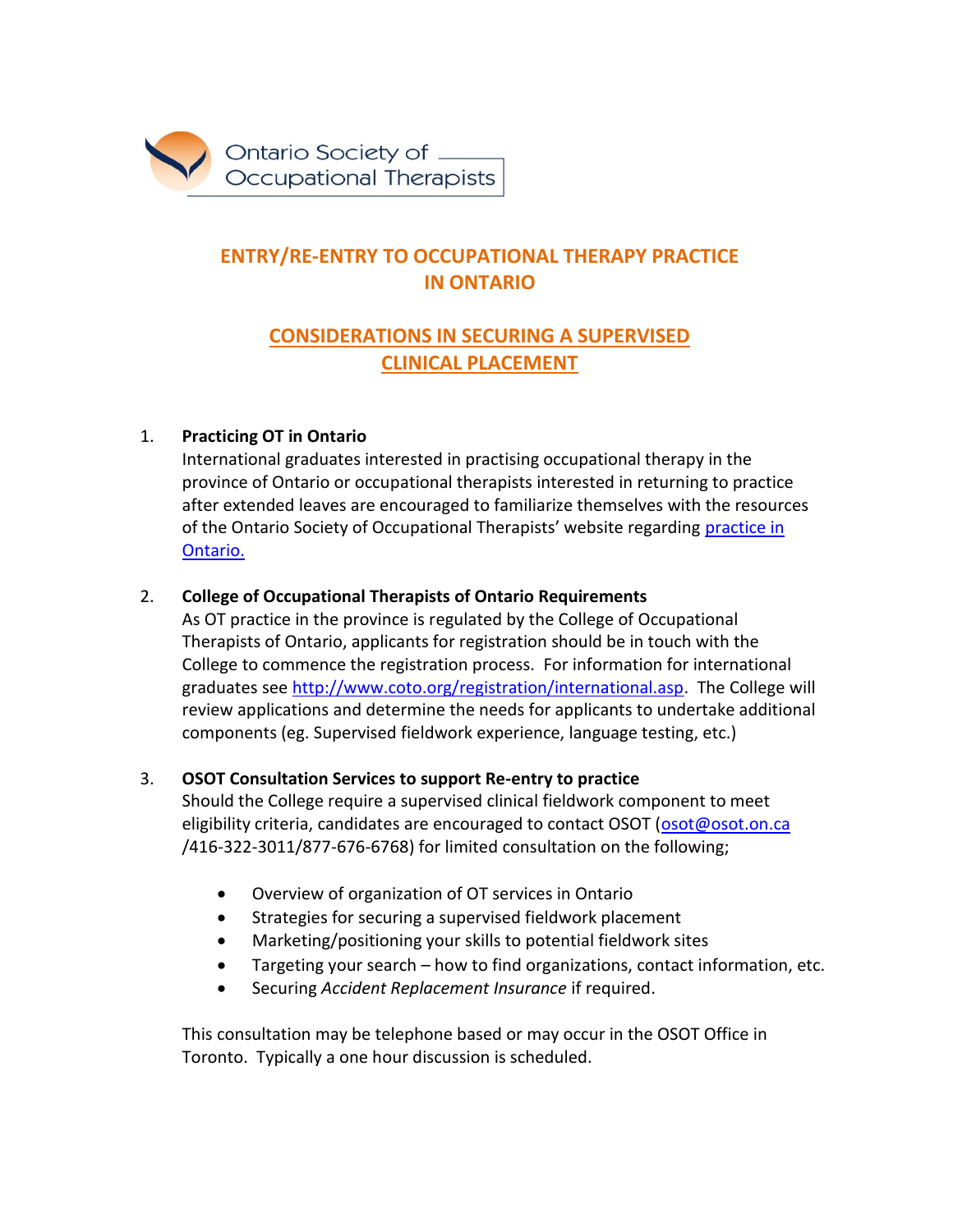#### 4. **Reviewing and Preparing your Resume and Cover Letters**

Review your resume and cover letter to ensure that they represent you well and highlight your past OT experience (employers, dates, roles) as well as any more recent non-OT but health care related work (employer, dates, roles). Ensure you include any professional activities, associations, relevant continuing education you can to give potential supervisors a clear sense of how you have made efforts to develop professionally and keep abreast of OT practice.

Ensure your cover letter, clearly states what you are asking for, all that you have to offer, and your interest to follow-up in person to discuss this further. A cover letter is important because even if you make a more personal contact by phone to start a conversation, you MUST be ready to follow-up with a quality mailing or email with your cover letter and resume as attachments. There is nothing more impressive and assuring that someone is really serious about exploring an option to work with you than if you have talked and asked them to forward something (or they say they are going to forward something) and it comes within the hour! It shows that you're prepared, organized, and professional.

You may wish to modify your cover letter slightly to speak to each specific organization. For example if you are sending it to a pediatric facility, you'll want to emphasize your background in this area.

#### 5. **Preparing to search for a Re-entry Placement**

Entry to practice candidates are encouraged to consider the following to focus their search for a fieldwork experience prior to meeting with OSOT;

- **Location**  in what city/town are you interested in working? How far can you travel?
- **Structure of placement** Are there limits to the number of hours you can commit per week? What length placement are you seeking? Do you wish to complete all required hours in one setting?
- **Timing** When can you commence fieldwork? What timeframe do you have to complete the required number of hours?
- **Focus of Practice** Are there particular areas of practice that you are most interested in? Consider the relevance of your previous experience to a potential fieldwork site. See OSOT's membership data profile for descriptors of OT practice foci in Ontario.
- **Learning style** How do you learn best? What resources would you require of your fieldwork supervisor and their facility?
- **Learning needs** What do you see to be your primary learning needs? What are your strengths? What other sources of support and learning will you seek to support you while you're undertaking a clinical placement?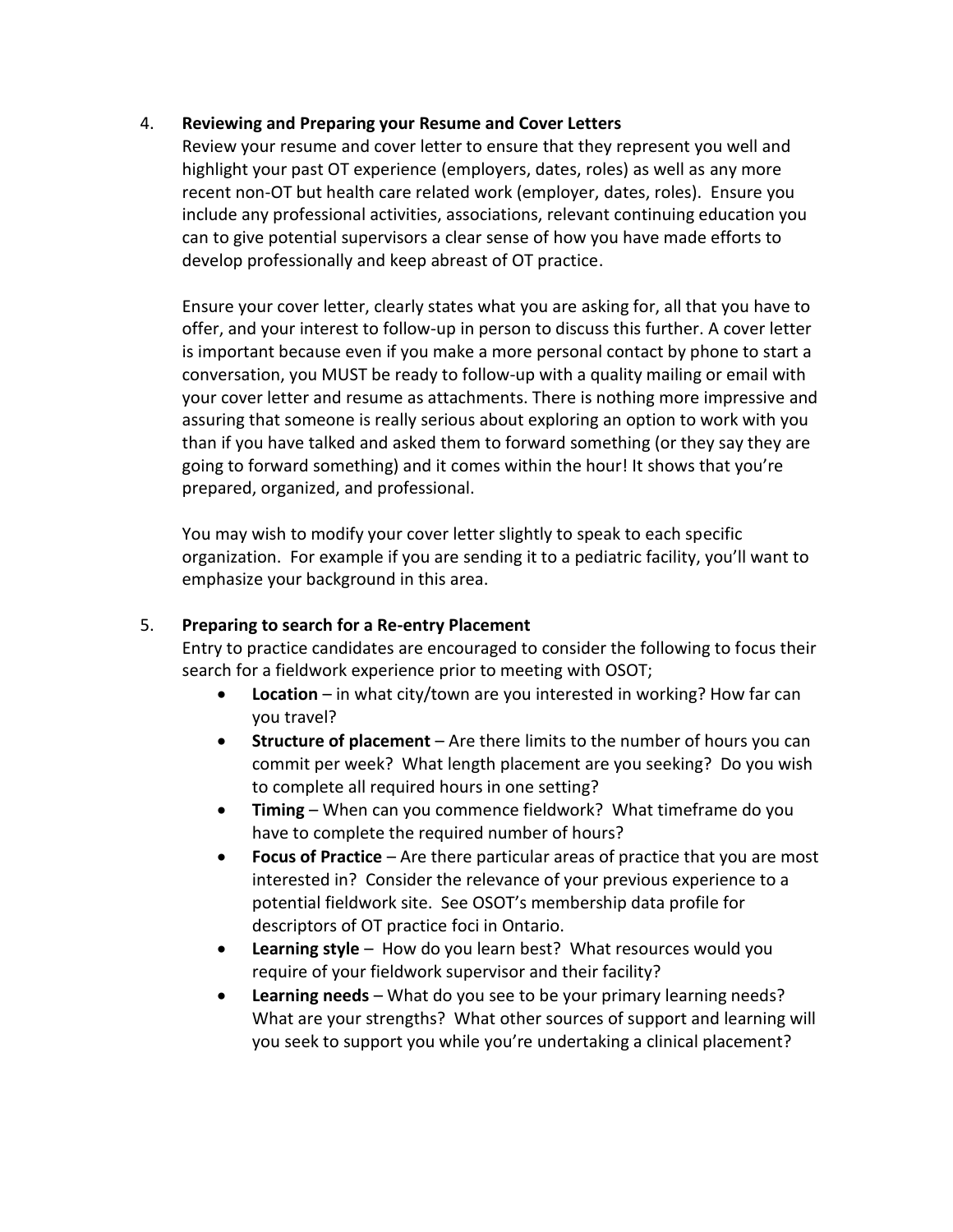#### 6. **Finding an Organization to support your Re-entry placement**

Securing a placement requires some tenacity and salesmanship. Here are a few suggestions and considerations:

- Understand that OTs, particularly in urban settings, often have commitments to provide fieldwork placements for occupational therapy students. There are OT programs in Toronto, Hamilton, London, Kingston and Ottawa so these cities are particularly impacted by student placement demands. Be sensitive to this as you approach organizations. You may wish to be flexible in the timing of your placement so as not to coincide with a heavy student placement commitment. Additionally, this is a reason to underline that you are an *experienced OT* and that you bring a wealth of clinical skills and professional skills to this placement. Your needs are different than those of a student OT and you have a lot to offer in return for a therapist's supervision.
- Get to know the organizations in your community that offer the programs that would complement your experience. It is easier to sell yourself when you can bring expertise to the caseload that you might be handling. To find out where services are located, visit hospital or community organization websites.
	- i. For a listing of hospitals across Ontario see the Ontario Hospital Association website, [www.oha.com](http://www.oha.com/). You'll find a Hospital locator on their homepage. This will help you access individual hospital websites and you can search for their programs and services, contact information for occupational therapy, etc.
	- ii. To source the names of therapy provider agencies that have contracts to provide community based OT services for your local CCAC [click here](http://healthcareathome.ca/serviceproviders/en/Service-Provider-Listing) to find a list of service providers by CCAC.
	- iii. Sometimes a private practitioner may be able to provide an unpaid placement. For a listing of OSOT members who are in private practice in your area, contact **OSOT**. To facilitate this search please identify the focus of practice you're interested in.

When looking up organizations on their website, note the following:

 What is the key focus of the facility – what kinds of programs and services do they offer – you will want to know as much about this as possible before you make contact so that if you are able to connect with an OT you will sound informed and can position your skills in relation to the services the OTs likely provide.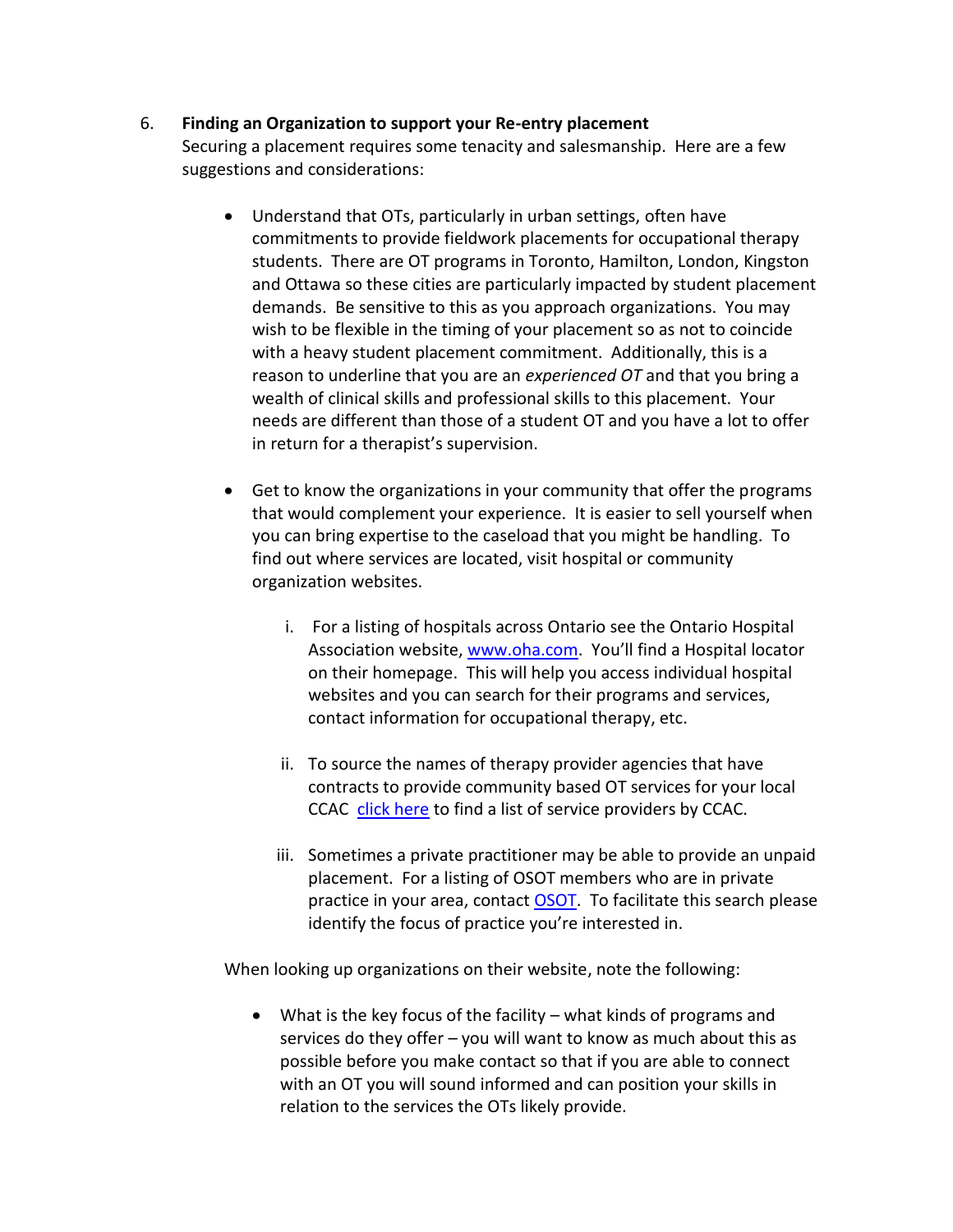- Explore the site for reference to occupational therapy. Ideally, look for a Practice Leader or contact person.
- Look up the facility's contact information. If you can find contact information for OT that's terrific but if not, jot the general telephone number and then call and ask who the contact is for OT services.
- Look to see if they are advertising for an OT position. While you're not eligible to apply, this may tell you that the organization is going through some transition with new staffing...your experience and extra hands may be a resource during this period (just information to tuck into your marketing files!)
- Note the organization's web address and email for future reference

#### 7. **Insurance Issues**

You may find that organizations are reluctant to consider unpaid placements because they are concerned about insurance and liability issues. OSOT has worked to minimize these concerns in the following ways.

## **Professional Liability Insurance**

Supervising therapists may be concerned that they will be responsible for any errors or omissions you make in client care. This is true because ultimately the registered OT is responsible for the OT care that their clients receive whether they deliver them themselves or through a student, a support worker or a re-entry candidate. That said, a registered occupational therapist's professional liability insurance plan should cover for any errors or omissions in this regard. In fact, OSOT has made special provisions in our professional liability insurance policy to ensure that there is an extension of coverage for professional liability to any supervised re-entry candidates for any supervising OT that carries their insurance through OSOT. This should be reassuring to both the OT and their administration. Ask OSOT for a memo clarifying this position which you can pass along to organizations that you are negotiating with.

## **Accident Insurance**

Often public organizations are reluctant to accept unpaid placements because they fear the repercussions in the case of an unpaid worker being hurt on the job (e.g. transferring a patient, slipping on a wet floor, etc.). Paid employees are covered by the organizations WSIB coverage but this does not extend to unpaid workers. In the event that you were hurt on the job they fear you might take legal action against them for damages. To counter this concern, OSOT has secured an Accident Replacement Insurance that re-entry candidates can purchase on a weekly basis that provides reasonably priced coverage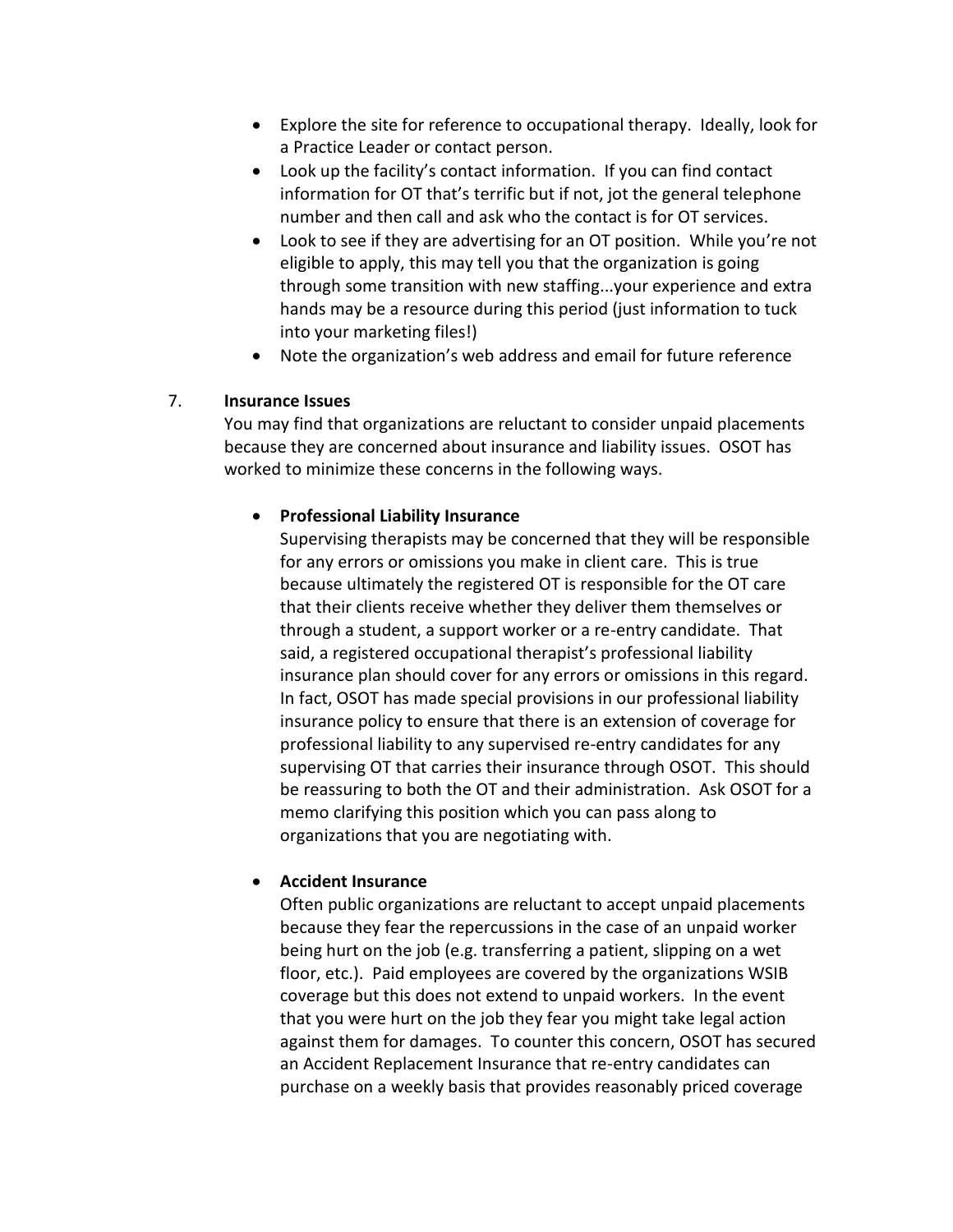protection in the event of an accident. This is acceptable to most employers. Contact [OSOT](mailto:osot@osot.on.ca) to secure further information about this policy if you need it.

#### 8. **Making the Contact**

- Make your first contact in person (ie over the phone) if possible. In this way you can respond to the reaction you receive, answer immediate questions that might otherwise defer someone from getting back to you, etc. It's easy when you're busy to just put a request aside, but if you're talking to someone on the phone you get a sense of them as a person, hear how flexible you are, etc.
- Before you call, jot down what you want to say. Identify...
	- a. Why you are calling…what you are needing to do and why.
	- b. Tell them a little bit about you….where you trained, worked, what you've been doing and what you're interested in doing now.
	- c. What you would like to ask the OTs/facility to consider be clear about what your request is. Indicate up front how flexible you can be in meeting the requirements of the placement hours (e.g. can you work full-time or part-time).
	- d. Clarify that you would be asking someone to supervise you as an unpaid re-entry candidate. Reassure them that the College of Occupational Therapists has some resource materials for supervisors and make sure you have those in a format that you could offer to send or email to a therapist who might be willing to consider your request. You can also refer them to the College if they prefer to discuss it with COTO first.
	- e. You may also wish to indicate that you have been in touch with OSOT, and are seeking resources to assist you to be your own best networker and self directed learner and are monitoring information on the OSOT website to be current with issues affecting OT in Ontario.
	- f. Be prepared with information about professional liability….indicate that you are aware from both the College and OSOT that the supervising OT retains responsibility for all client care and that his/her professional liability insurance would cover them. (Both OSOT and CAOT have clarified with their insurers that protection extends to entry/re-entry candidates who are supervised by registered occupational therapists). Also be prepared to share that you are aware that some facilities have issues related to accident insurance and WSIB and that you would be willing to sign a waiver and have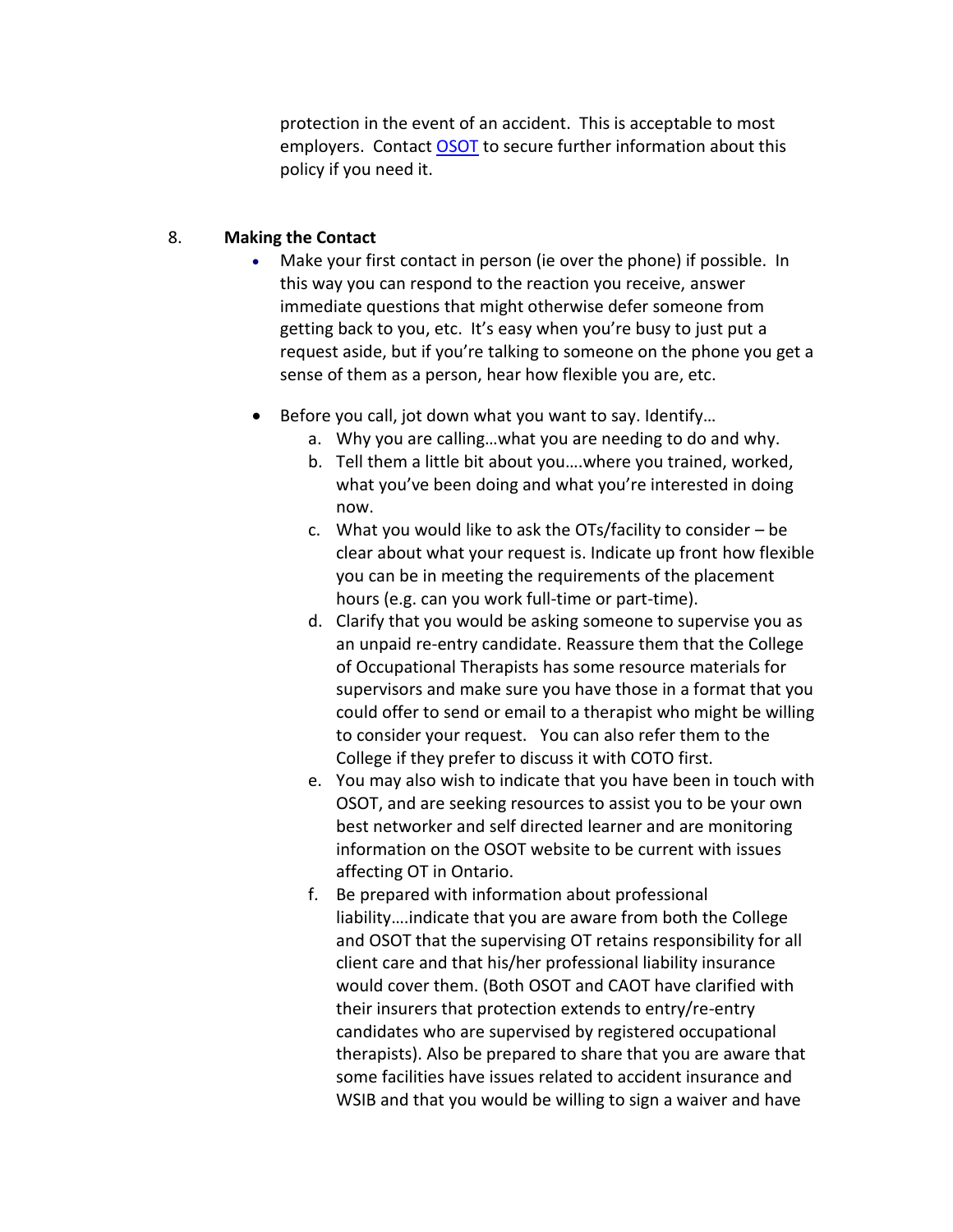already found a means through which you could access general accident insurance (WSIB replacement insurance) that has been acceptable to hospitals across the province (this is the policy available on a weekly basis through OSOT).

- Make some calls to facilities you are willing to consider....ask if they have an OT Practice Leader (this would likely be the best person to talk to) or ask to speak to an occupational therapist. The problem with going to an HR department is that they aren't necessarily knowledgeable about what you need to do. That said, however, the one thing that might be an advantage to connecting with HR is that if they have an OT recruitment challenge…. You might want to position your request as something that might ultimately lead to a solution…something that could help, etc.
- When you get to an OT….introduce yourself, your situation, your request. Be prepared as above to respond to their queries and concerns. Ask them if you can send some more information about you, re-entry placements, etc. and if they agree that's when you get the resume, the COTO documentation and a cover letter that is tailored to the facility and the kinds of services they provide and promotes your skills related to these…off to them as soon as possible. The fastest way would be to forward in a professional email with the letter and documentation in attachments. Remember you'll need to access their email address (this will be a subtle reminder to them that you are current with current technology, email, electronic documentation, etc.)
- If you run into reluctance or a negative response, consider the following:
	- a. Ask whether it is a function of timing maybe another time of year would be better (e.g. perhaps staff are on holiday or OT student placements are commitments at this time) – indicate how flexible you can be
	- b. Make sure you understand what the problem or reasons for refusal are….you can learn from this….and maybe you can address their concerns in a follow-up letter.
	- c. Consider asking if they would mind if you came for a visit acknowledge that they can't provide a placement but indicate that you would benefit from a chance to view an OT service, just visit for a tour or observation experience. If they agree, this